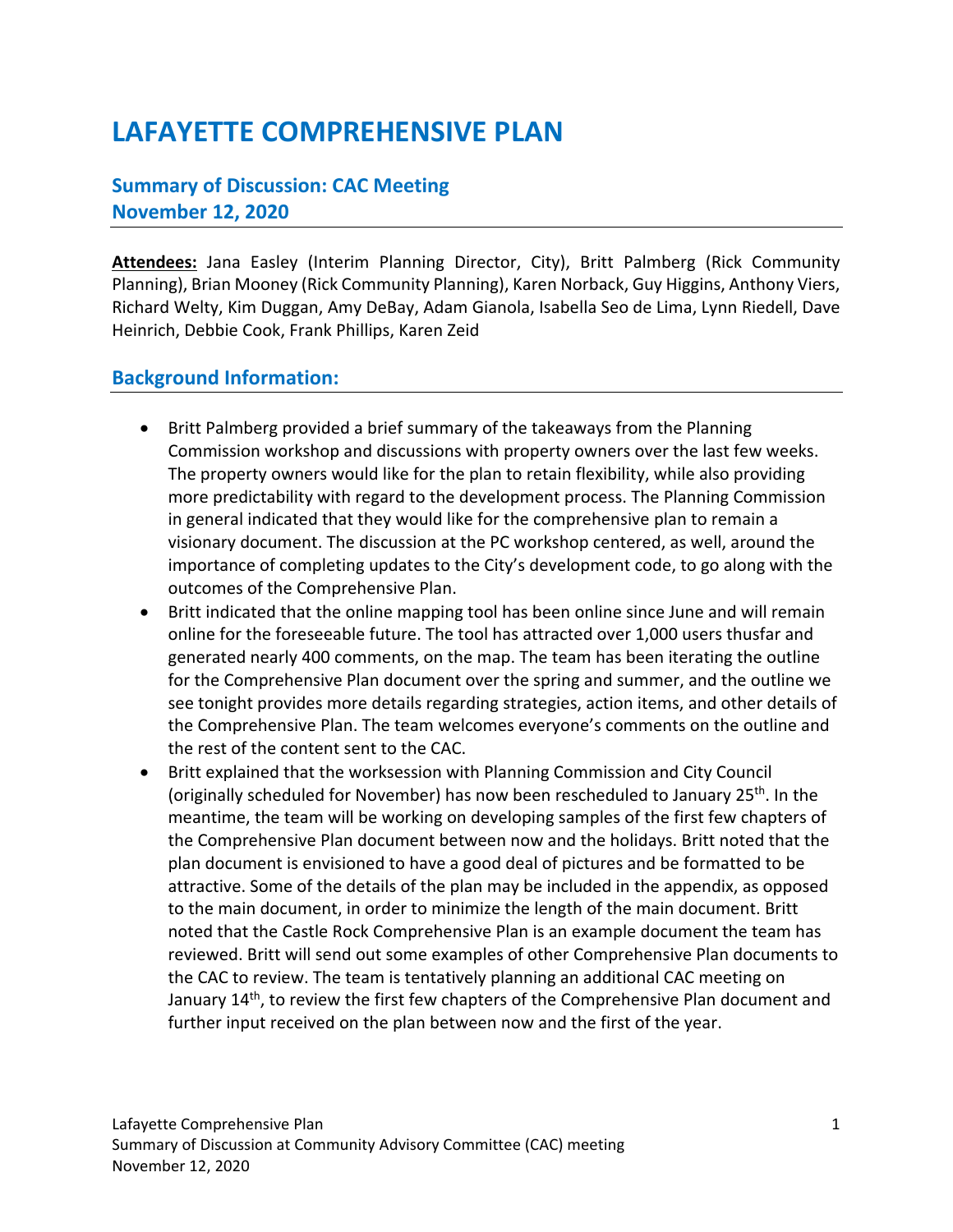## **Comments on Draft Comprehensive Plan Outline and Format for Comp Plan Document:**

- Karen Norback indicated that the outline will need additional detail and she is assuming that the team will build in additional content and details as the effort moves forward. She is worried that the plan may end up resembling a "picture book" and not have the details and tools the City will need to implement the vision. For example, the plan needs to talk about how transitions may occur between neighborhoods. Brian Mooney responded and indicated that some of the pictures to be included in the plan will be intended to show examples of the type of character and features the community desires, coming out of the comprehensive plan.
- A CAC member indicated that he had reviewed the Castle Rock example, and the document was very "approachable" for the reader. We will of course still need to ensure that the Lafayette plan contains sufficient details.
- If the plan talks about the kinds of features we would like to see in certain areas around the community, we should have imagery to illustrate what we mean (for examples, of plazas or other features)
- The plan document will need to build sufficient bridges to other City plans, including the sustainability plan, the upcoming transportation plan, and others.
- Discussion ensued about the differences between the Comprehensive Plan and an updated zoning code. Brian Mooney explained that developments or proposals that come forth to the City will need to show compliance with the goals of the comprehensive plan, and also that they meet the requirements of the zoning code. The plan needs to set the appropriate foundation that bridges to a new zoning code.
- Lynn Riedell indicated that she would like to see more details concerning buffers and setbacks and preserving open space corridors, in the comprehensive plan. For example, the plan document could provide language to guide the code update effort, such as action items for the City "to consider developing a zoning code to preserve X". The plan also needs to have more discussion of sustainability as it relates to climate change and preparedness.
- Karen Norback indicated that having better quality development is very important, as opposed to run‐of‐the‐mill development. In contrast to the past, the City is now in the position where it can expect developers to complete projects of higher quality. The City needs to be careful, in the plan, that it does not take too much direction from developers. The key question is…what do we want the community to look like in the future? How will the community appear in the future, if we take direction from the residents, as opposed to what developers may want?
- The plan needs to look at the broader context. The challenge for the team is to draw from all the comments and input and identify areas of alignment, for going forward. The plan needs to help break down silos in terms of how the city operates and the community is run.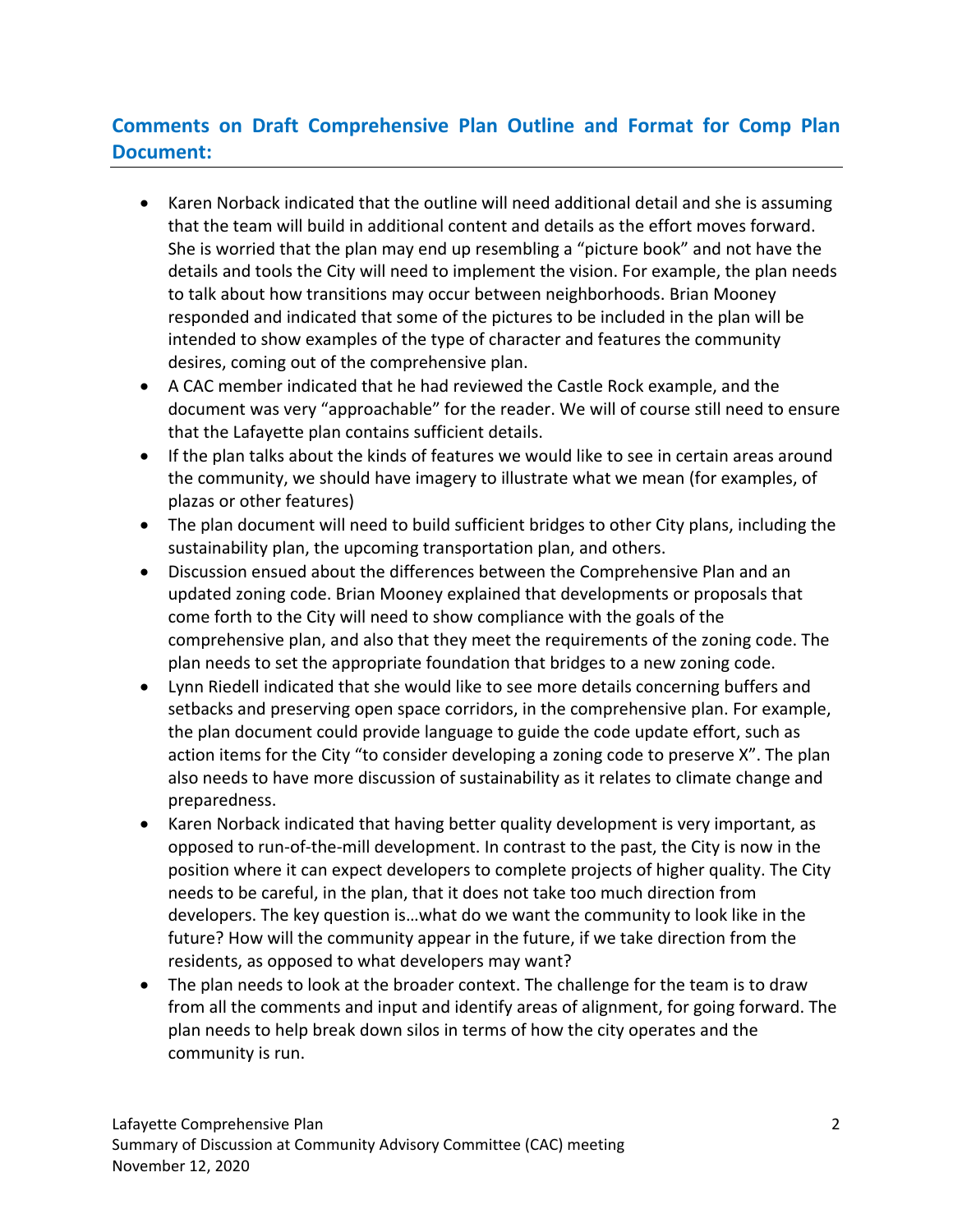- The plan needs more information and detail with regard to affordable housing. The plan needs to discuss policies and strategies to maintain units that are affordable, as affordable units going forward. Karen Norback noted that Boulder County's approach has been to purchase units around the area and to keep them as affordable going forward.
- Kim Duggan noted that she would like the plan to look at grants and programs that would allow people to buy their own home and then gain the equity going forward. It will be important to provide these tools so that people can build their wealth over time as opposed to being confined to units deemed to be "affordable housing".
- With regard to housing, Brian Mooney indicated that the plan will expand the vision as broadly as possible to include as many tools and approaches as possible.
- Guy Higgins noted that there are times when renting a home can make more sense to a particular household, compared to home ownership. In this sense, one size does not fit all with regard to housing. The plan must consider rental components as well.
- The plan needs to speak more about mobile homes and their presence as the easiest path to affordable housing for many in the community.
- Anthony Viers indicated that providing more affordable housing will require the expenditure of additional funding, from the City Council. The money will need to come from somewhere.
- The plan should explore how the affordable housing program in Lafayette may be expanded.
- Karen Norback indicated that she has been on the committee for the Willoughby Corner housing project. There has been a good deal of discussion about how the project is essentially putting residents who require affordable housing in one location. It would be better to explore how affordable units could be distributed throughout the community, in order to avoid this kind of division.
- It was noted that the City is exploring a mobile home specific zoning, that would prohibit the selling off of mobile home parks for more intensive development. A committee member asked whether this kind of zoning would constitute a taking. The City is looking into this issue.
- The plan needs additional content and stronger goals and policies with regard to climate, renewable energy, and carbon sequestration. In general, we need to make sure that sustainability is woven throughout the document, as the City Council expressed as a goal at the outset of the project. For example, Council has established a goal of 80% carbon sequestration by 2050. The plan needs to integrate these details. The plan needs more of the details with regard to renewable energy integrated into the document.
- The plan needs to advance and have more content regarding the high level goals for renewable energy in Lafayette.
- The entire plan needs to have a sustainability lens, including sustainability related policies and actions. The overall wheel of the plan needs to integrate sustainability